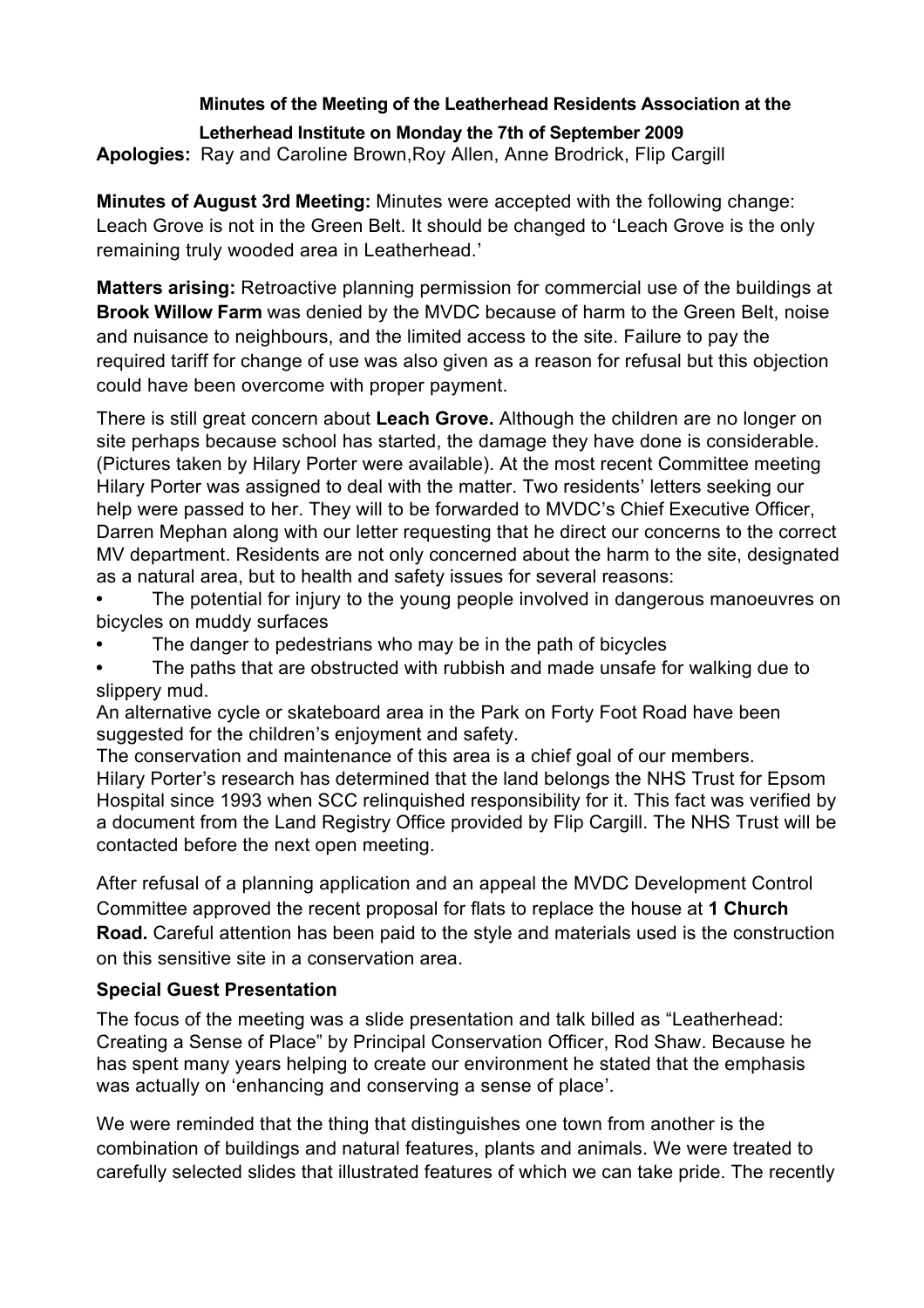refurbished Council Chamber in the Wesley House was an excellent example of a restoration project by a responsible owner that one would seldom have an opportunity to see. Some pictures were taken from vantage points that we would not be able to access (the view across the Red House Grounds is lovely from an extremely high position). Many of us were probably surprised to know that cows graze on Common Meadow in the spring and summer as they did many years ago. Although the land belongs to the London Borough of Merton, the MV oversees a successful conservation programme on that site.

By the end of the talk we had a much better idea of how some of Leatherhead's Developer Contributions (Section106 money) has been spent: the River Path, the Park Gardens, Red House Grounds, King George V Garden, Gravel Hill, the High Street name a few. We were also informed that the remaining £250,000 has been designated for the High Street. An additional £50,000 has been set aside for public art.

The complexity of working with two councils (MV and SCC) is making the progress on the High Street slow. Creating guidelines for the placement of tables on the High Street has taken a great deal of time but is nearing completion. When the guidelines are issued, each restaurant will have to decide whether or not to seek planning permission. When permission is granted SCC will decide whether or not to license the seating arrangements for each establishment.

Rod gave examples of the use of MVDC enforcement notices for the buildings at 22-30 North Street to keep them from becoming derelict. He also pointed out that the Council had required LIDL's to get an architect to design their building to fit into its setting adjacent to a park. Whether you love or hate the building, it is probably the most attractive LIDL's in the country since most of them look like warehouses.

Some decisions by the Council can be mildly controversial. Leaving a wildlife meadow in the Red House Grounds and strips of uncut wildflowers in other parks and roadways is sometimes looked upon as a way the Council is trying to save money. This scheme is actually a way of encouraging biodiversity in the area. A technique or mowing a metre wide strip is being used to show that some care is being taken. Careful management of the wildflowers makes sure that the seed have time to set. This means that this time of year the plants are in a disheveled state. If a plant becomes too prolific it is weeded out. We were informed that stinging nettles along the river path need careful management. This is because they are an essential part of the habitat of a rare species of plant that seems to thrive in Leatherhead. The MV has began to cut the stinging nettles back some and clear some spaces so that people can come near the river in those spots but, of course, leaving in place many stinging nettles.

Following Dorking's recent Conservation Area Appraisal we were informed that Leatherhead will also have such an appraisal.

Rod kindly answered a few questions including a few about the High Street. We were told that the technique for dealing with the surface has not been decided. When asked if £250,000 would be the total budget for the High Street, we were told that SCC would also make a Section106 Contribution. When asked about the fate of the statues on the High Street, Rod stated that this was a matter for further consideration. Hubert Carr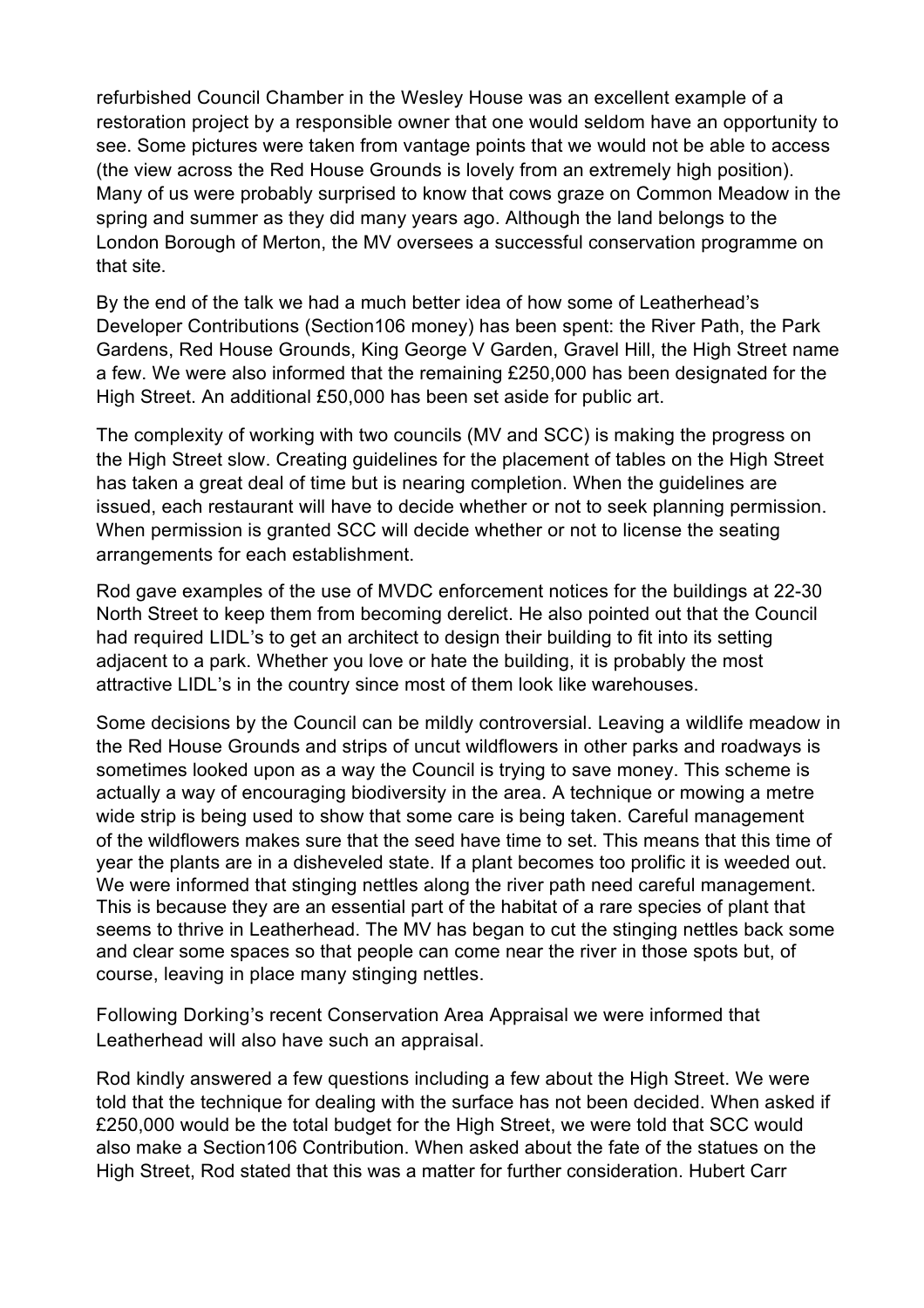asked for a show of hands of those who wanted the statues discarded or left in place. There was no clear concensus. However, a further question asking whether they should be relocated and preserved in a safer place, showed a majority in favour of the latter. Rod was able to point out that one of the original purposes of the art was to provide reference points along the High Street for the blind. They were also there to channel vehicles along the central

carriageway as well as provide visual interest. Of course at the time there was no way of knowing how vulnerable they would be to vandals.

# **Reports from Sub Groups**

**Membership** Paula Sabine reported that plans for the October Membership Drive are

still in place. An appeal was made for volunteers to help in any way.

**Planning** In Caroline Brown's absence her report was read by Cheryl Allen. It included Brook Willow Farm (see matters arising) and change of use to A3 (restaurants and cafes) of some shop units on Church Street. In spite of the fact that the application has been withdrawn, Caroline has written to express our concerns to Jack Straw about the lack of balance in the variety of shops in our town.

> Two houses are proposed in the grounds of the Old Vicarage. Although they are quite nice, there is some concern that they are on the edge of a flood plain.

A large house is proposed for Forty Foot Road in place of the White Lodge. We think the large house is most desirable but question the use of cedar shingles for the roof and part of the frontage.

**Highways** Hubert Carr has had the opportunity to take some of our feedback to Dekek Poole of SCC. There is a Highways meeting with SCC before the next public meeting. Hubert Carr and Ray Brown will attend.

### **Any other Business**

Cyclist were reported to be riding in Church Walk where cycling is not permitted. A member has suggested that the signage could be improved. Hubert Carr pointed out that the sign is correct but the young people are not familiar with the Highway Code. Apparently it would be very expensive to change the sign but someone suggested that the words 'no cycling' could be added underneath the present sign that depicts a cycle with a red circle.

The intrusive nature of the music from Thorncroft Manor on 23rd August was discussed. Some people had looked upon it as a one off Charity Event that could be tolerated. Others had contacted the Environmental Health Department. Reports are being heard that this was the beginning of a series of events. This amplified music that could be heard over the entirety of of South Leatherhead is not tolerable. We will investigate.

The next public meeting will be held on 5th October with guest speaker Linda Heath sharing part of Leatherhead's History.